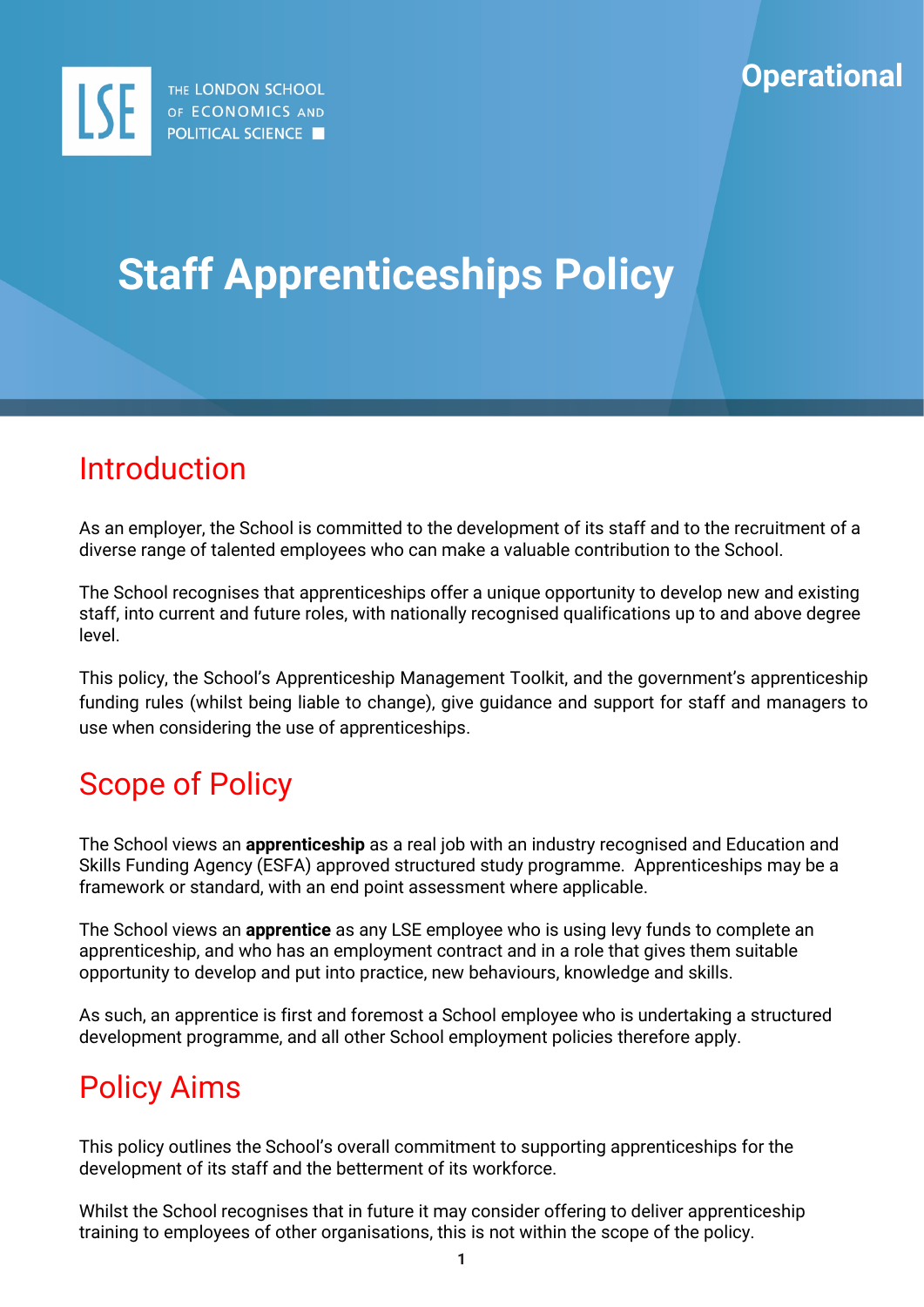## Policy Principles

#### *Equity, Diversity and Inclusion*

The School is committed to equality of respect and opportunity, and recognises that apprenticeships can provide development and/or access to employment to those who may not have the opportunity to gain qualifications via traditional study routes.

The School is also committed to proactively using apprenticeships to support the career development of staff groups currently under-represented in higher salary banded roles.

#### *Providing Opportunity*

For an individual, apprenticeships are in effect, fee free study. The School needs to ensure this opportunity is offered out fairly, whilst balancing operational requirements, and ensuring compliance with funding rules.

Apprenticeships will always need to be relevant to the workplace, either to the employee's current post, or to their future career plan.

The eligibility of both the employee and post is defined by the funding rules. To ensure accessibility to apprenticeships, where possible and operationally viable the School will consider variations of tasks to ensure employees have the opportunity to gain new knowledge, skills and behaviours, and put learning into practice.

If more than one employee is interested in an apprenticeship opportunity, a selection process may be used. This can mirror LSE recruitment processes, but will also allow for nomination by managers; successful apprenticeships require support and involvement from the employee's line manager.

The School will also consider where its apprenticeship levy may be able to be transferred to another employer. This does not necessarily need to be an employer in the School's supply chain, but the arrangement should be one that contributes to the betterment of society.

#### *Support to Succeed*

While an employee is on an apprenticeship, at least 20% of their working time needs to be spent on apprenticeship-related activities. Apprenticeship training can be delivered in a variety of ways, including face to face meetings on and off site, classroom workshops, e-learning, and self-guided study. While they are developing and evidencing additional knowledge, skills and behaviours, employees may need additional support in managing themselves, their workload, and their time.

Any issues should be raised early to ensure suitable support is sourced and put into place.

Before the apprenticeship and throughout it, the School will work with employees, managers and with training providers to ensure all course delivery is suitable for the employee and the role.

Managers and employees on an apprenticeship should meet regularly to discuss all aspects of the apprenticeship, including success rates, self-management, and time / workload management.

Employees are encouraged to communicate with their manager – and where necessary, their training provider – to raise any concerns.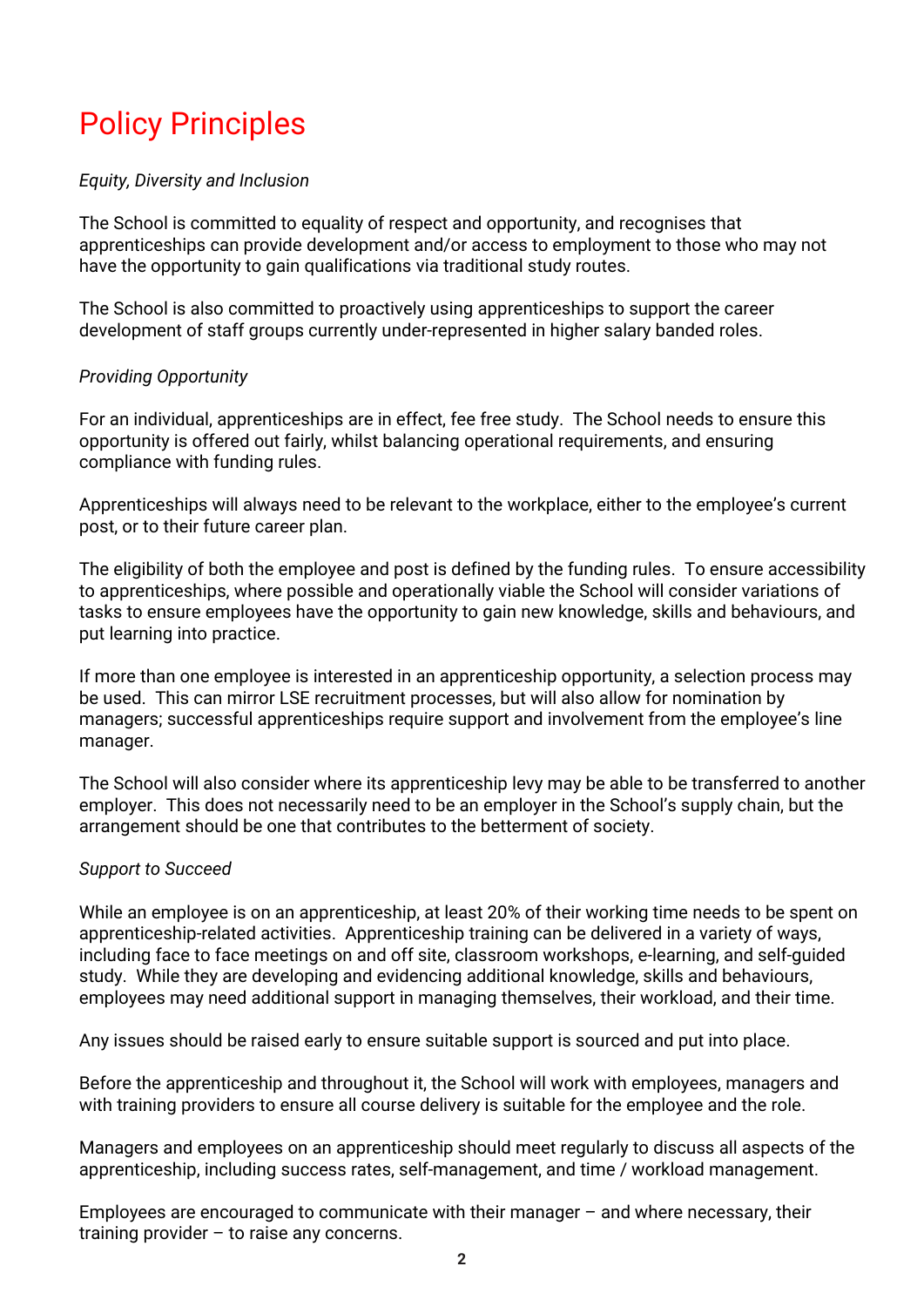#### *Fairness of Reward and Remuneration*

Government apprenticeship funding rules outline expectations for employees and employers in regards to remuneration for apprentices. However, the 'apprenticeship wage' is far lower than School salary scales and the School is committed to paying the London Living Wage, including for those undertaking apprenticeships.

In most cases, employees will be undertaking apprenticeships to enhance their skills whilst continuing to deliver the full requirements of their roles; in these circumstances the normal salary band for the role will apply.

In cases where an employee undertaking an apprenticeship is not yet able to deliver the full requirements of a role until they have completed their apprenticeship, in part or in full, the School may consider varying their salary until they are appropriately equipped to deliver the role. This would be subject to the following conditions:

- This would be a temporary arrangement while the employee is doing their apprenticeship and they are gaining the skills they need in order to do their current job.
- All salary payments will be within School salary scales  $-$  at no point would an employee be paid less than Step 1.0 of Salary Band 1.
- The employee will be paid one increment below the bottom of the normal Salary Band for every year that their apprenticeship is expected to last  $-$  e.g. a two year apprenticeship will lead to a starting salary two increments below the normal entry point.
- Automatic increments will apply in the normal way.
- Managers can accelerate increments in the contribution round should the employee master the skills required for the role quicker than anticipated.

Managers will have the discretion to use the saving made during this period to resource the aspects of the role not undertaken by the employee and/or to recognise the contribution of other team members whose workload is impacted by this arrangement, e.g. via a responsibility allowance. These arrangements will allow the School to balance and reflect the contributions of both the employee who is receiving the apprenticeship investment and development related activities, and of their peers who are currently delivering the role requirements in full.

#### *Workforce Development*

Apprenticeships add to the range of development and progression opportunities currently available to School staff, supporting staff engagement activities, retaining expertise within the School and enabling the School to maintain its competitive edge as an employer.

They allow formal qualifications to be more accessible to a wider range of people, giving current and new staff an opportunity to develop new skills. They can be used to bridge skills gaps in hard to fill roles, or to support delivery of strategic business plans. They support better talent management, efficient workforce development and succession planning, and therefore, reduction of recruitment costs.

The School will proactively identify apprenticeship opportunities, considering and utilising apprenticeships in wider staff management processes, including change management, recruitment and selection, workforce development, and succession planning. The School will also consider where current development programmes could run alongside, or be transformed into apprenticeships.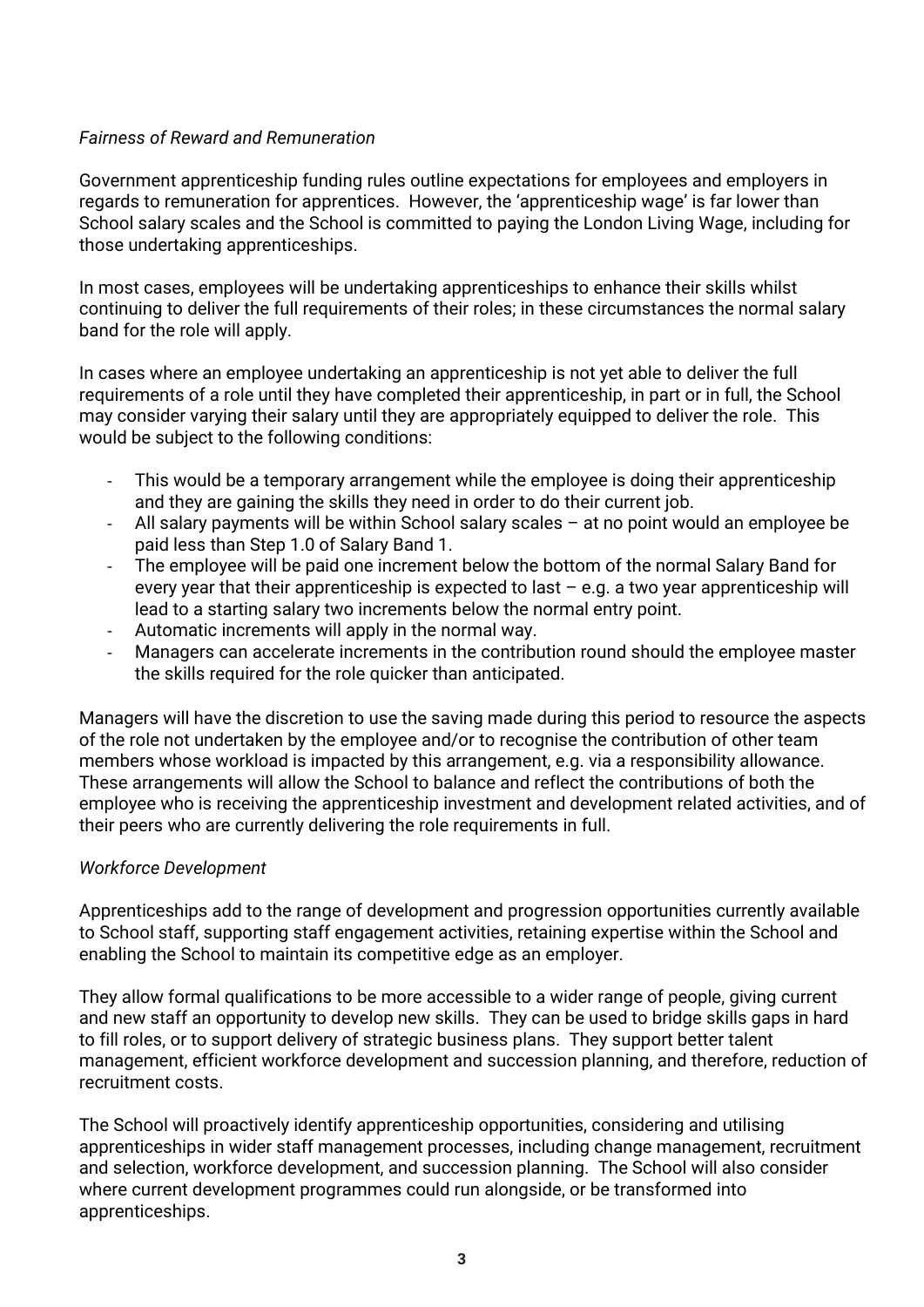Managers will be encouraged to consider using apprenticeships for staff mobility – to fill vacant posts, to support secondments and project work, and to cover periods of extended leave.

Staff and managers are invited to consider apprenticeships throughout the performance appraisal process, and through individual, role or department training needs analysis. Mutual Commitment to Quality

The School contributes to the apprenticeship levy, and therefore includes levy funds in the resources it has available for the development of its staff.

This will be reflected in the way the School will work with staff and managers to select excellent training providers that offer quality programmes, delivered in a way that suits the employee, the manager, the content and the role.

The School also expects staff and managers to take all steps to make the most of the opportunity; engaging with providers and being clear about the expectations of each party, completing all required work and paperwork, regularly communicating and meeting to ensure positive outcomes and mutual satisfaction, and exploring ways to add additional value both to the School, and to the staff member.

#### *Adding Value*

Recognising the investment the School is required to make into the levy, it will seek to quantify return on that investment. This will include setting targets for apprenticeship uptake across the school, and confirming indicators for measurement of success.

The School aims to become a sector leader in the effective use of apprenticeships and the apprenticeship levy for staff development. It will seek continuous improvement in the effective use of apprenticeships, and will regularly benchmark itself against others to understand progress and identify additional opportunities.